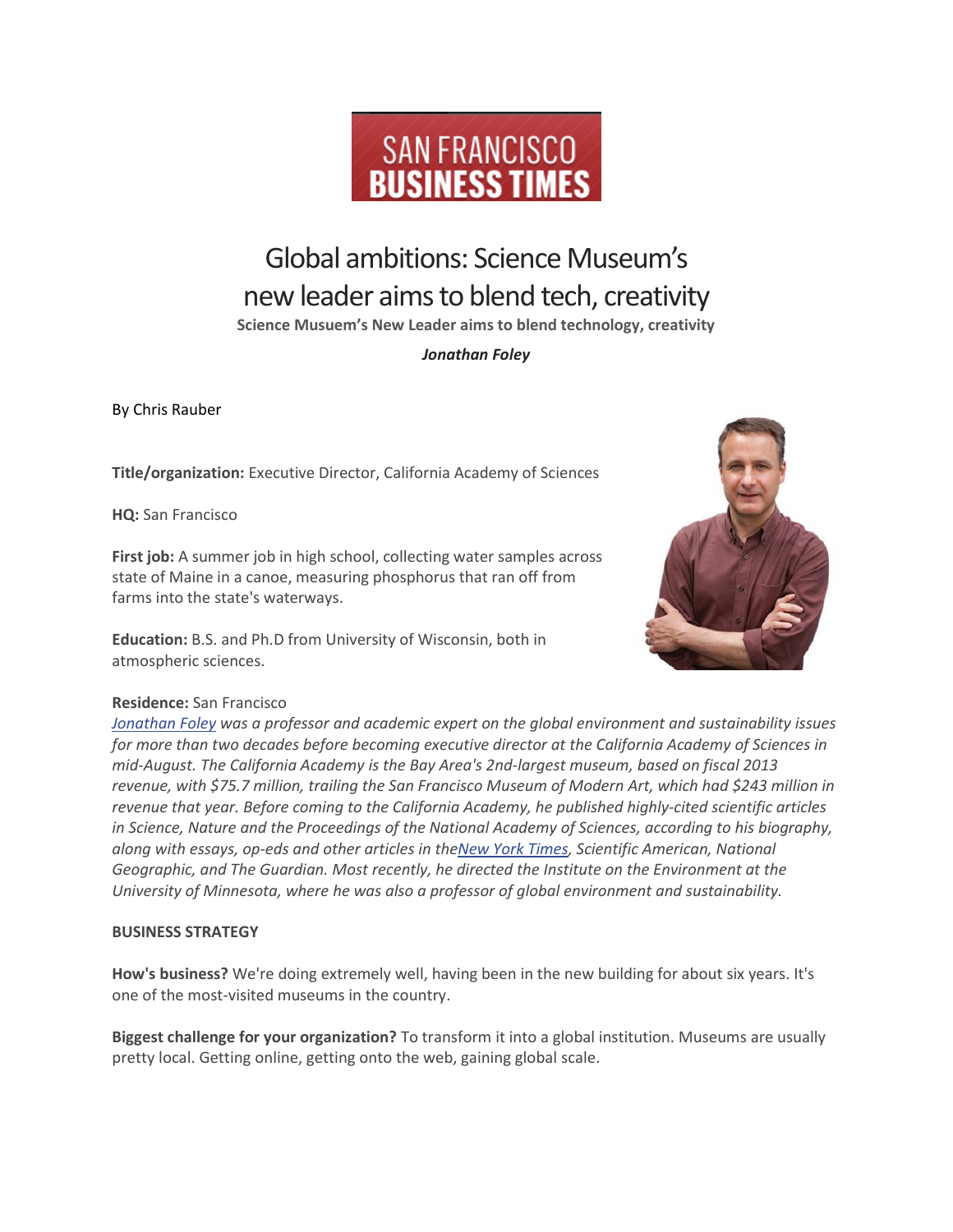**What's going to change at your organization in the next year?** We're working internally to identify the next three to five big ideas for the Cal Academy over the next decade. We're looking to focus more on a few big things. We have among the best coral reef exhibits and rainforest and planetarium exhibits in the world, for example.

**Organizational goal yet to be achieved?** Two long-term goals we're working toward: To see that every American is science literate, and to save the environment for the next generation.

#### **MANAGEMENT PHILOSOPHY**

**Guiding principles for good management?** Focus on the one most important goal — everything else is secondary.

**Best way to keep competitive edge?** Focus on creativity and collaboration. That's really crucial for us.

**Why people like working for you?** We're pushing the envelope in what academic institutions can do.

**Why people don't like working for you?** Same answer. Some people love that, some people don't.

**Most inspiring entrepreneur?** Elon Musk. He's revolutionizing three different industries at the same time. It's extraordinary.

#### **JUDGEMENT CALLS**

**Best business decision?** Moving to the California Academy.

**Hardest lesson learned and how you learned it?** Learning that emotional intelligence and the "soft skills" are just as important as the hard skills.

### **TRUE CONFESSIONS**

**Like best about job?** The people that work here are amazing. The blend of scientists, artists, entrepreneurs and operational people who can dream and execute in ways I've never seen.

**Like least about job?** Waking up at 3:30 in the morning on the sixth day on the job to the Napa Earthquake, and realizing I'm the CEO of a building made entirely of glass and water.

**Pet peeve?** When people say, 'We've always done it that way.'

**Most respected competitor?** The Exploratorium. They're really a partner, and they're best in the business at what they do.

**First choice for a new career?** Astronaut.

**PREDILECTIONS**